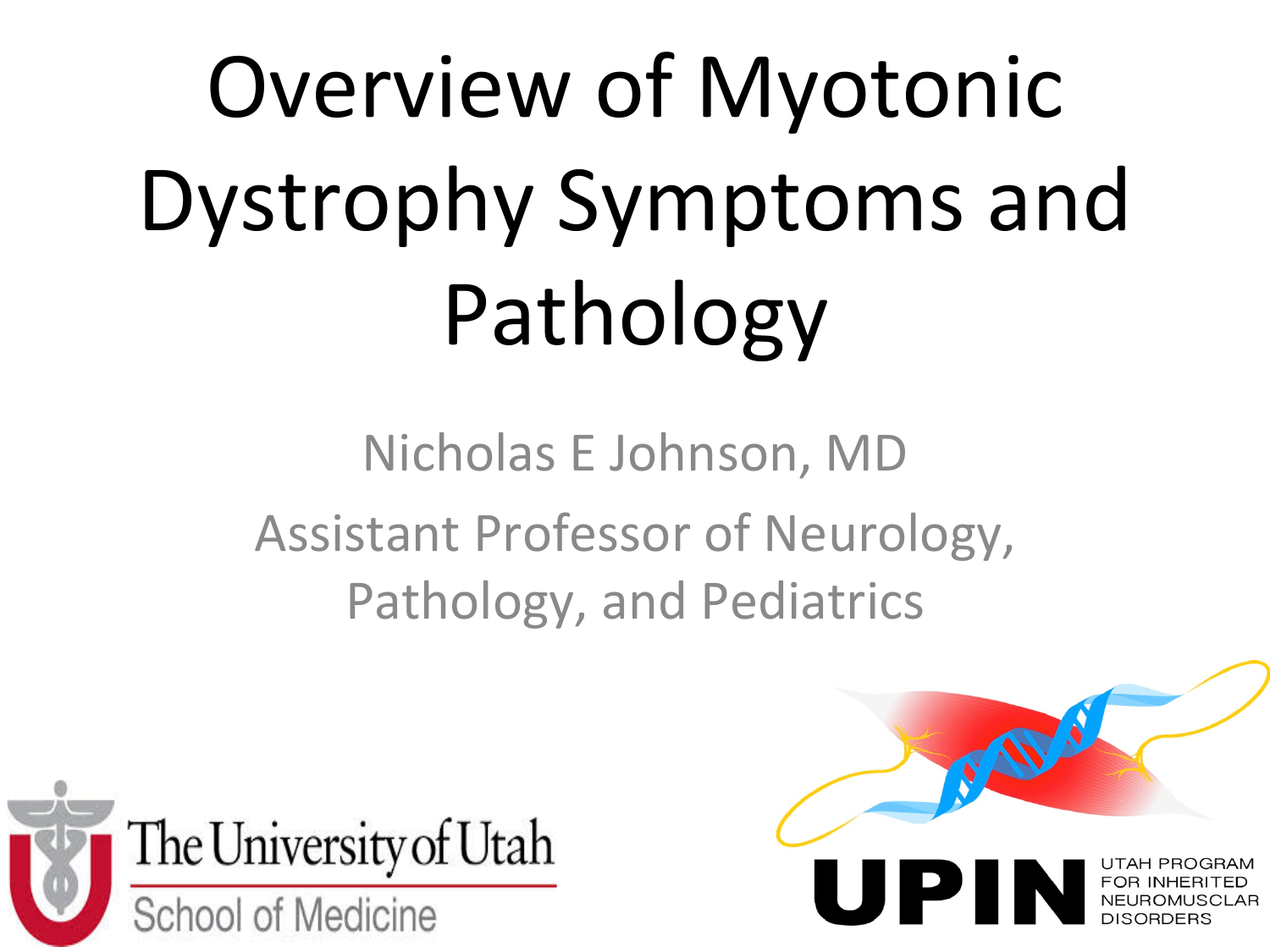#### Myotonic Dystrophy Type-1 Pathogenesis

- Autosomal dominant disorder
- CTG repeat expansion in DMPK on chromosome 19q13.3 leads to **MBNL** sequestration

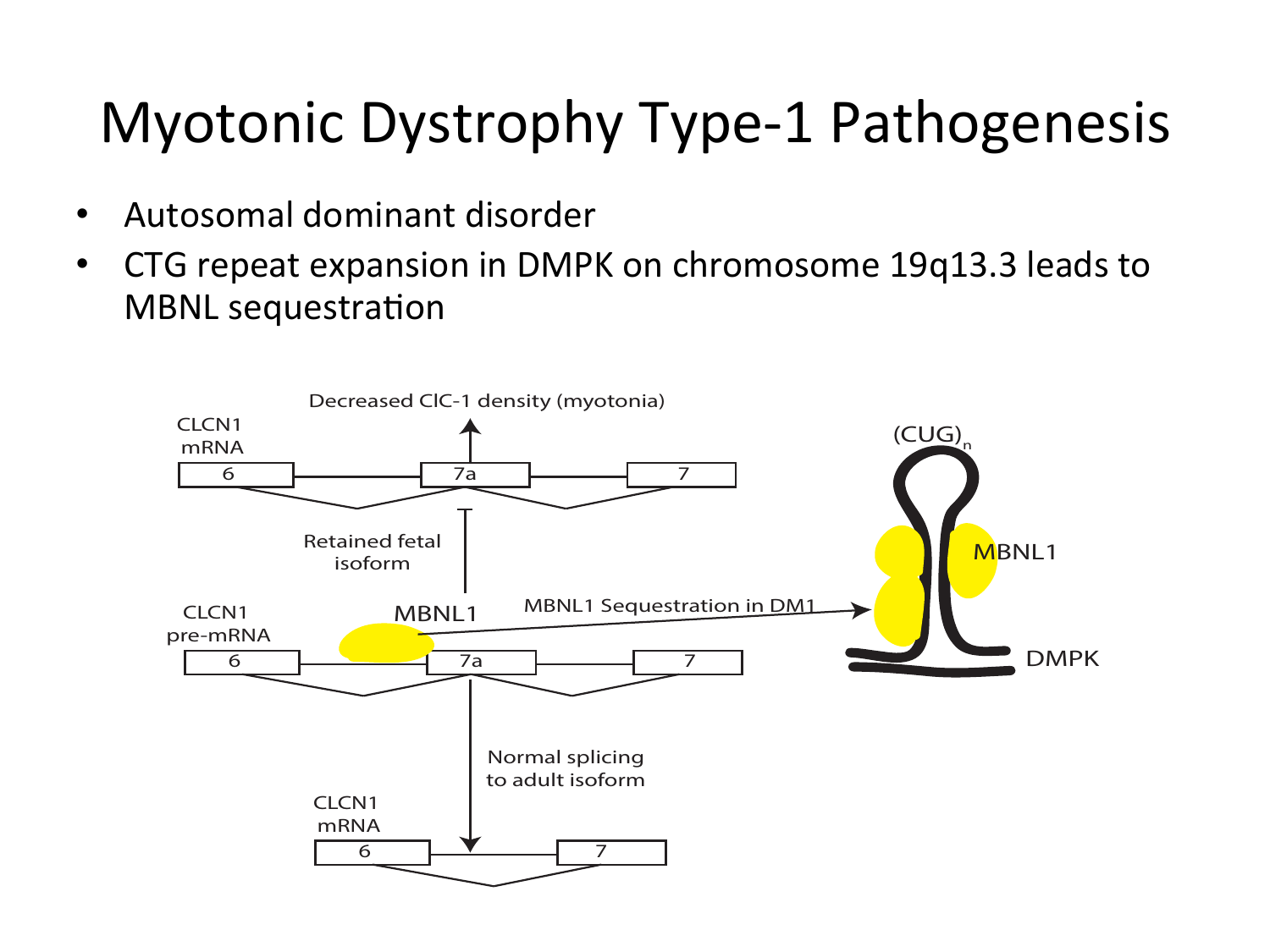# Core Symptoms

- Distal muscle weakness and wasting – Progressive hand and foot weakness
- Myotonia (delayed muscle relaxation)
- Early onset cataracts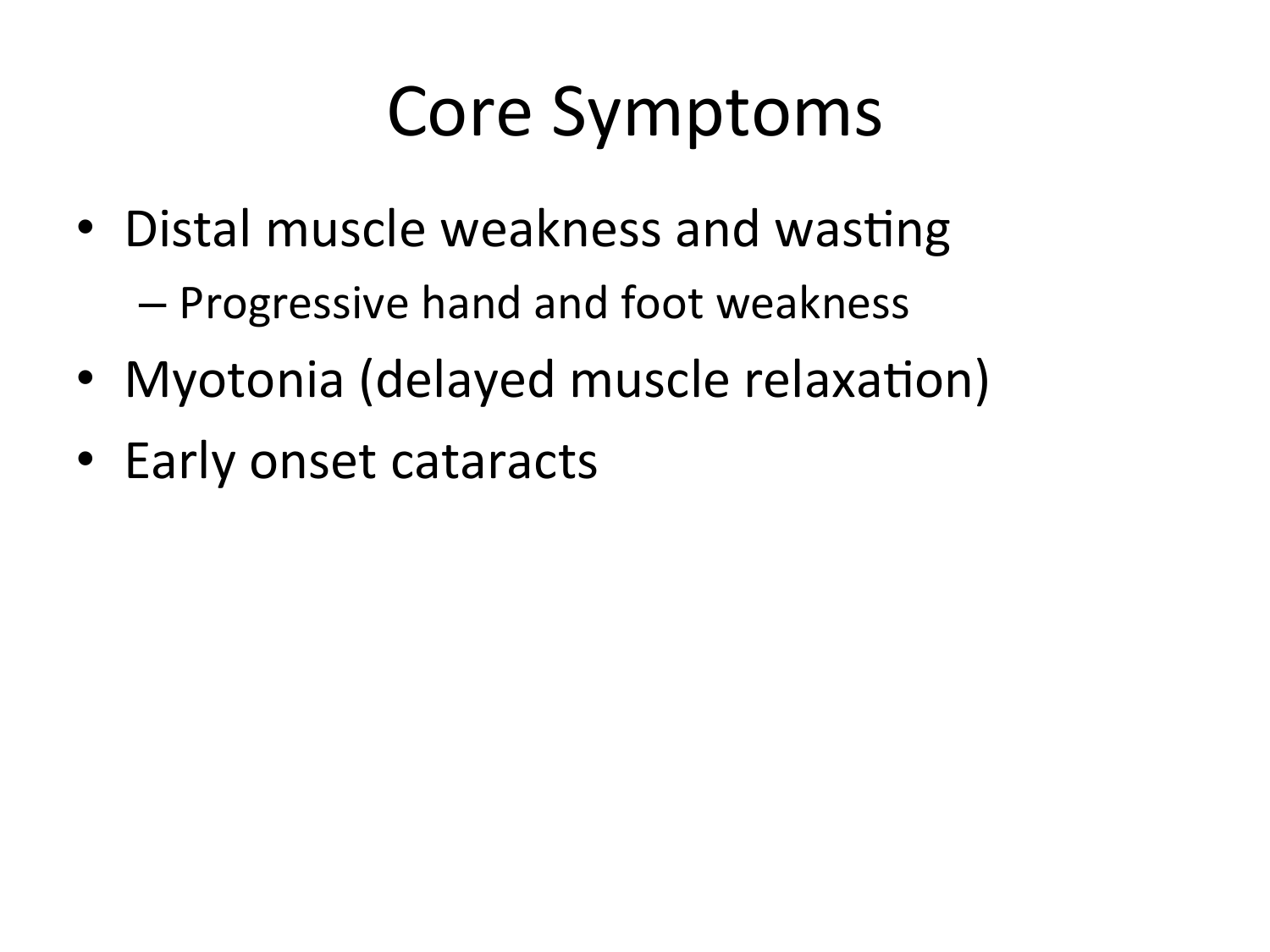### A Multisystemic Disorder

- Cardiac arrhythmias
	- Increase with age and weakness
	- **Progressive heart block,** prolonged QRS and PR interval
	- Often require a pacemaker
- Gastrointestinal symptoms
	- Abdominal pain, constipation, diarrhea, fecal incontinence
	- Dysphagia
- **Endocrine abnormalities** 
	- Glucose intolerance, thyroid dysfunction, testosterone deficiency

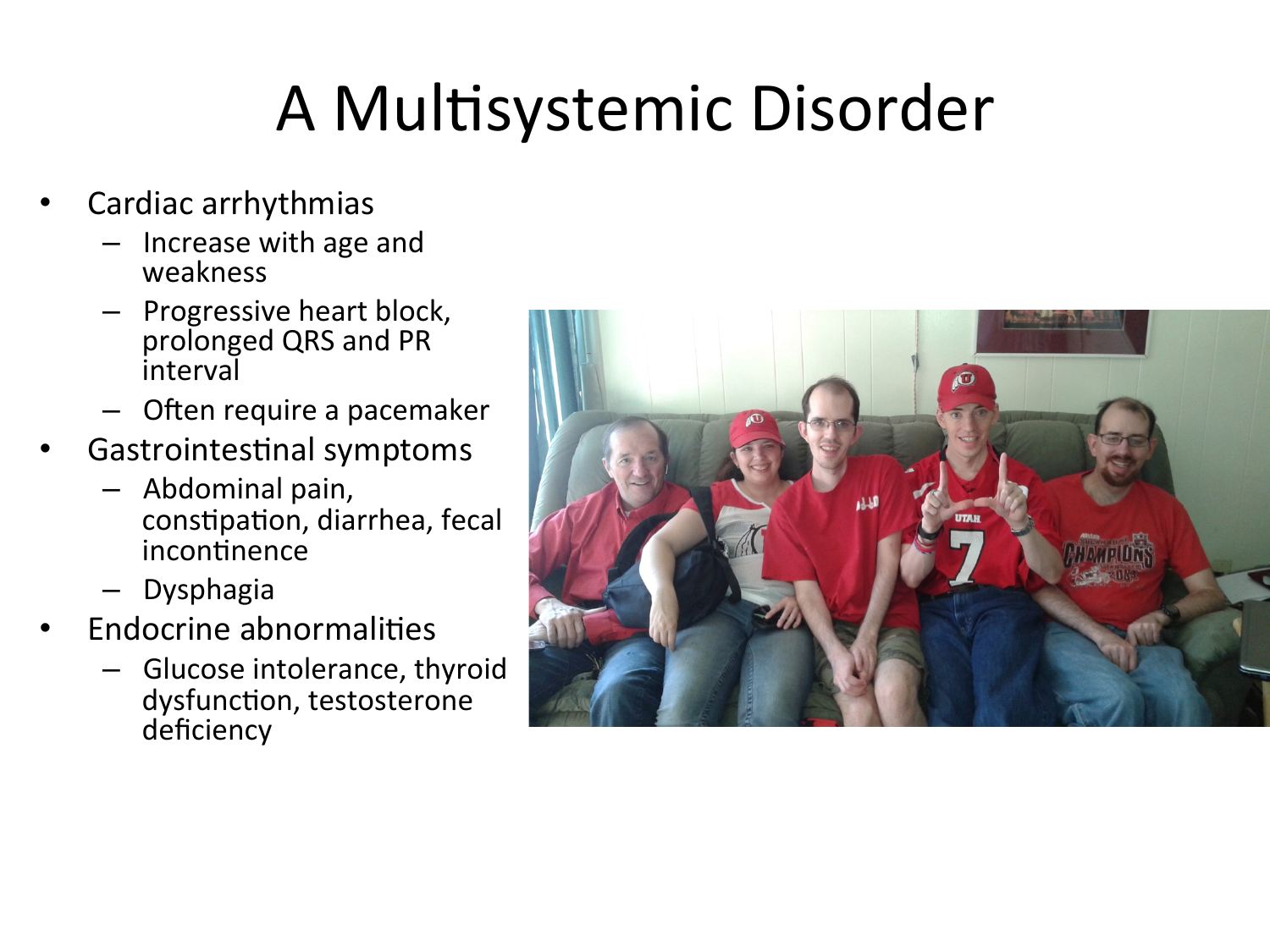## A Multisystemic Disorder

- Cognition impaired
	- $-$  Executive function and visual spatial processing deficits
	- $-$  Global cognitive dysfunction
	- $-$  Avoidant personality disorder
- Prominent daytime sleepiness and fatigue
	- $-$  Number one symptomatic issue
	- $-$  Combination of OSA and central hypoventilation
- Respiratory
	- $-$  Respiratory failure
	- Anesthesia risks
- Increased risk of neoplasms
	- $-$  Increased risk of endometrial, brain, ovarian, and colon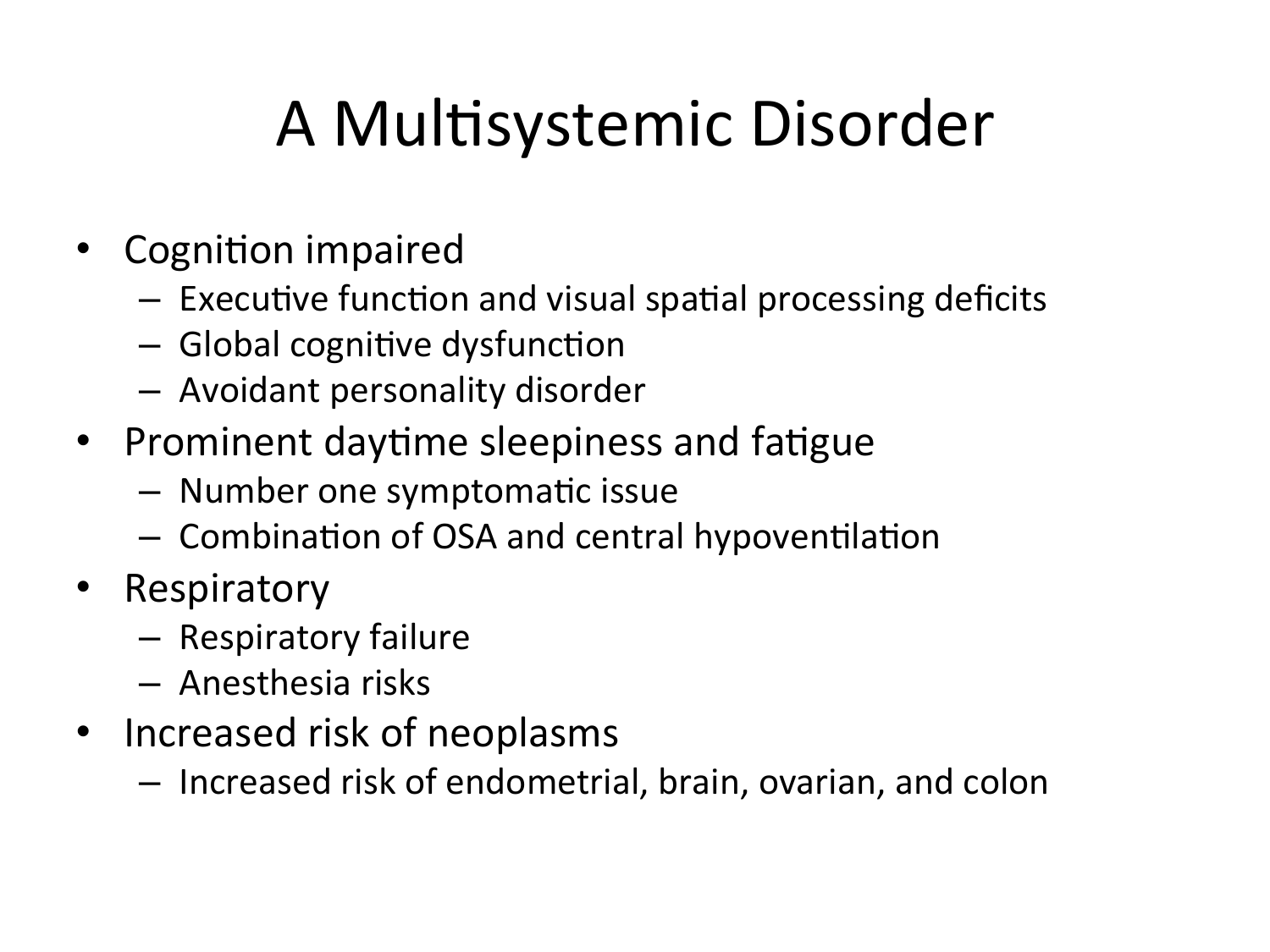# Epidemiology of Myotonic Dystrophy

- Prevalence 1:8000 (most common adult muscular dystrophy)
- Average age of death 53
- Cause of Death (n=20)
	- $-$  Cardiac arrhythmias or heart failure (6)
	- $-$  Infection (4)
	- Neoplasm (2)
	- $-$  Stroke  $(2)$
	- Unspecified (6)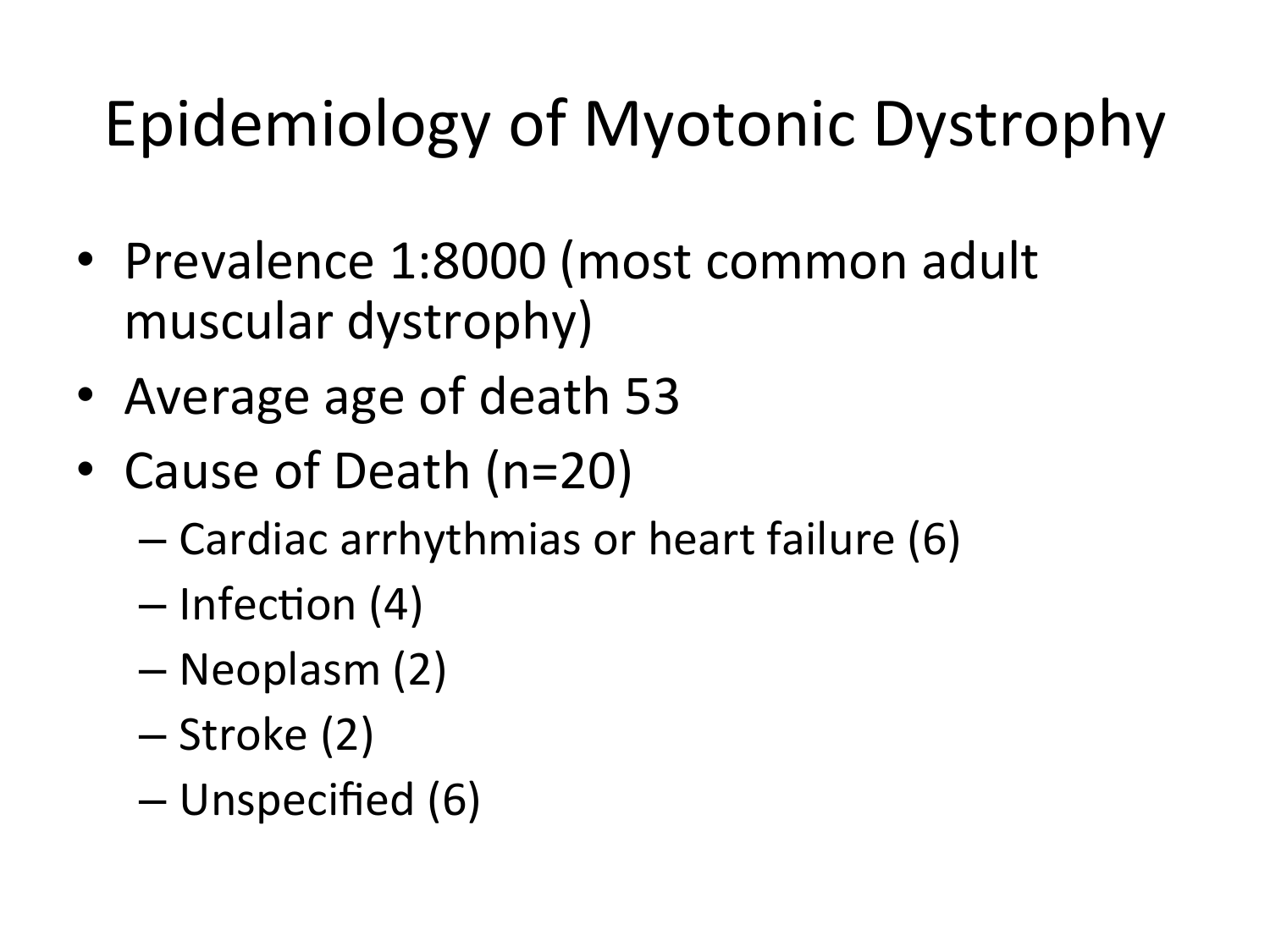#### Relative Risk of Comorbidities

| <b>Co-morbidity</b>                | <b>Relative Risk</b> | <b>P-value</b> | <b>Mean Age at Diagnosis</b><br>of Comorbidity (years)<br>(SD; range) |
|------------------------------------|----------------------|----------------|-----------------------------------------------------------------------|
| <b>Cardiac Conduction Disorder</b> | 60.2 (29.9, 108.6)   | < 0.0001       | 39.6 (11.3; 18-48)                                                    |
| <b>Obstructive Sleep Apnea</b>     | 9.8(5.6, 15.8)       | < 0.0001       | 45.4 (13.4; 22-74)                                                    |
| <b>Central Sleep Apnea</b>         | 66.1 (11.7, 208.1)   | < 0.0001       | $\ast$                                                                |
| <b>Intellectual Disabilities</b>   | 9.0(1.6, 28.4)       | 0.02           | $\ast$                                                                |
| Hypothyroidism                     | 2.6(1.1, 5.1)        | 0.03           | 51.5 (21.8; 27-79)                                                    |
| Any Cataract                       | 6.23(4.08, 9.15)     | < 0.0001       | 41.3 (12.4; 20-59)                                                    |

\* -- indicates that the exact number is below 5 and cannot be reported due to data confidentiality